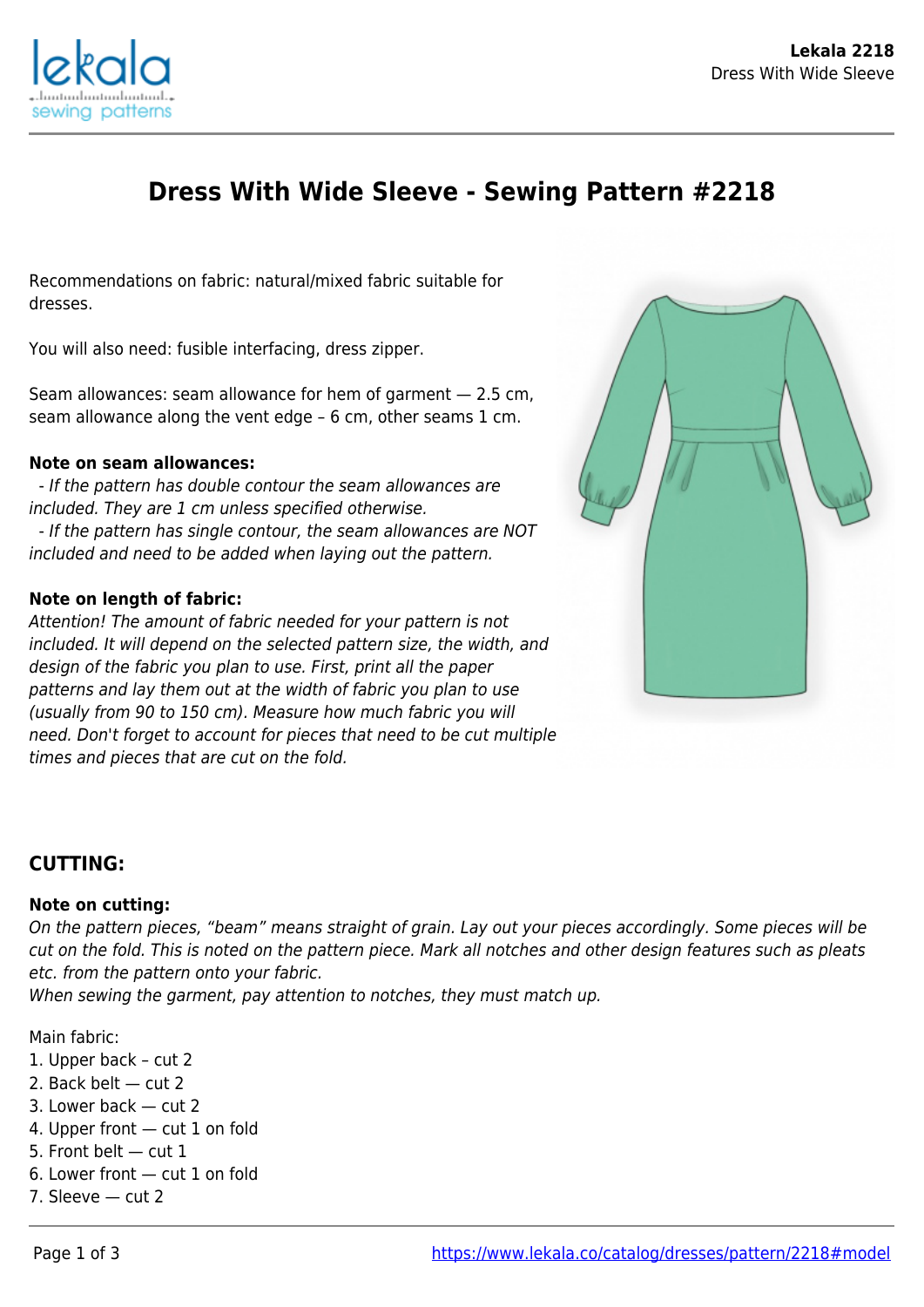

8. Cuff — cut 2

Fusible interfacing: 1. Cuff  $-$  cut 2

### **INSTRUCTIONS:**

1. Apply fusible interfacing.

2. Sew darts on upper back and on lower back, press bulk towards center.

3. Sew back belt to upper part, press seam allowances towards belt and serge. Sew lower back to belt, press seam allowances towards belt and serge.

4. Trim away 5 cm along vertical edge of vent on left back. Apply fusible interfacing to vent area on backs from the wrong side. Mark center seam line (vent fold-line) from the right side. Press left part along vent fold, on the right side press onto wrong side only the seam allowance of right side of vent (6 cm). Align pieces along center seam and baste together along upper edge of vent. Serge center back edges separately. Serge seam allowances of vent. Sew center back seam from zipper marker down to vent corner. Clip into seam allowance of vent in corner on right part. Press apart center seam, press seam allowances of the vent and sew them together by machine. Sew in zipper.

5. Sew darts on Upper Front, press bulk towards top. Make and baste pleats on lower front (fold bulk towards center).

6. Sew front belt to upper piece, press seam allowances towards belt and serge. Sew lower front to belt, press seam allowances towards belt and serge.

7. Sew side and shoulder seams, press seams towards back and serge.

8. Cut (or take ready) bias tape, its width should equal 4 cm and length should equal the length of neckline + 5 cm. Fold bias tape in half lengthwise right side out and press. Pin bias tape to neckline from the right side and sew. Clip into seam allowances. Fold bias tape onto wrong side and topstitch onto main piece along the seam. Press seam.

9. Sew sleeve seam, press seams towards back and serge. Sew a gathering stitch along lower edge and gather fullness. Sew sleeves into armholes matching notches and adjusting ease. Serge and press.

10. Sew cuff into a ring, press seam apart. Fold cuff in half lengthwise and press right side out. Sew outer side of cuff to sleeve, fold under the seam allowance of the inner side inside and stitch-in-the-ditch along seam of outer side.

11. Serge lower edge of garment, press onto wrong side and topstitch or hem as desired.